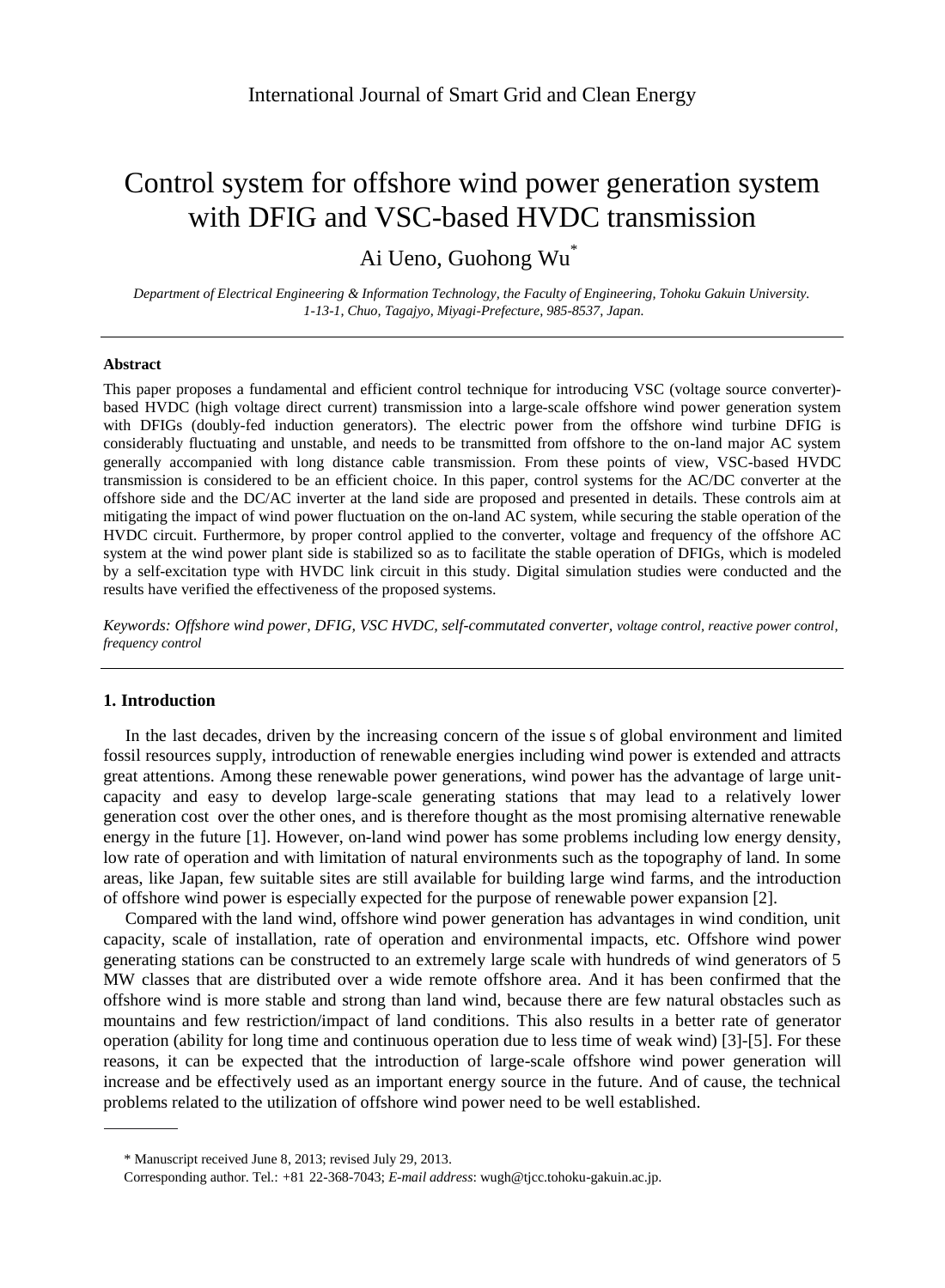As the technical problems of wind power utilization, the main challenge is associated with the unpredictability and fluctuation of wind power output, which fluctuates considerably in proportional to the cube of the wind velocity. In addition, if the wind power penetrates into a relatively weak power grid directly, it may cause serious stability problems with the frequency and voltage in the main power system. Therefore, the wind farms are usually required by the main power system side to strictly stratify the Technical Guideline of Grid Interconnection, and the voltage fluctuation at the point where the wind farm interconnects into the power grid needs to be properly suppressed by measures taken in the wind farm side. In addition, development of the power electronic technology has advanced remarkably in the last decades. And as a result, these above mentioned technical needs have facilitated the application of HVDC (high voltage direct current) transmission on offshore wind power generation systems, which provide a good solution for transferring offshore wind power to the on-land power grid, and many projects have been planned or under construction [3], [4], [6]. In the application of HVDC technology to the wind power, HVDC system using self-commuted type converter is considered suitable for offshore wind power transmission, because self-commuted HVDC has been demonstrated to be slightly affected by the capacitive current from the submarine cable and with small transmission losses, and it is easy to apply the independent control of active power and reactive power simultaneously so as to enhance the stabilities for both the offshore wind system and the on-land power grid side, and furthermore, offshore wind generators can be isolated and protected from the faults occurred in the power grid side. For these reasons, VSC (voltage source converter) based self-commuted HVDC systems are thought as a suitable way for the offshore wind power transmission [7]-[10].

In addition, most of the present wind turbine generators are induction ones, because this type of generator is simple and low cost. However, it has also obvious shortages such as lack of operation stability, e.g. FRT (fault ride-through) problem as well as violent fluctuation of power output [9]. For this reason, DFIG (doubly-fed induction generator) is increasingly adopted in the recent wind farms [10].

In this paper, we have studied the control problem for a self-commutated HVDC connected to a largescale wind farm with DFIGs. The main contribution of this work is that the proposed control system has taking into consideration of the voltage and frequency stability at the offshore wind farm side, while maintaining the voltage stability of both the HVDC system and the on-land AC terminal bus. Digital simulation studies have been conducted by use of Matlab/Simulink and the simulation results have illustrated the validity of the proposed system.

This paper is constituted as follows. In Section 2, an outline of the system configuration of an offshore wind farm constructed in this work is presented. In Section 3, the details of the VSC-based HVDC system and DFIG generation system are addressed. The proposed control system for HVDC transmission is described in Section 4 and flowed by the simulation results for verifying the basic operation of the whole system and the effectiveness of the designed control system in the next section. The conclusions are summarized in the last.

#### **2. Overview of Offshore Wind Power Generation System**

The structure of the offshore wind farm system model designed in this study is shown in Fig. 1. It has a typical structure with dozens of wind turbine generators divided into different groups connecting to a voltage source based HVDC transmission system. These generators may be the types of IG (induction generator), DFIG (double-feed induction generator) or SG (synchronous generator), and the DFIG type one is preferred for offshore wind power generation use in terms of stable operation.

In this configuration, DC transmission system consists of converter stations and AC filters at both offshore and on-land sides interconnected by a DC transmission circuit. The converter station at the offshore side includes a conversion transformer and an AC/DC converter, and the inverter station at the on-land side includes a conversion transformer and DC/AC inverter. The DC transmission circuit consists of DC filters at both sides and submarine DC cable for transferring wind power from the converter side to the inverter side. Both of the switching devices for the converter and inverter are using IGBTs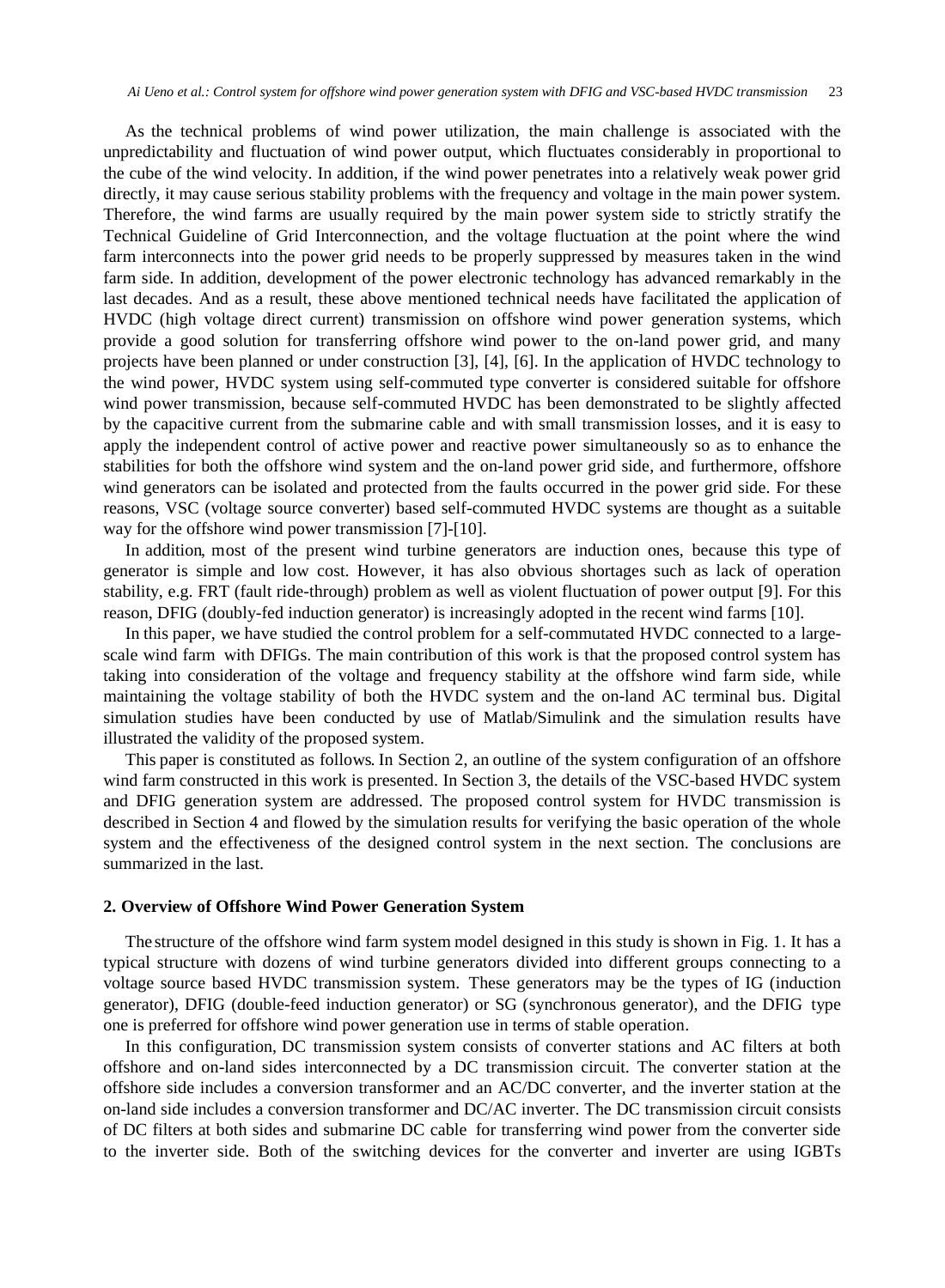modulated by PWM control. Since extremely high switching frequency can be adopted for IGBT to implement PWM control, harmonics problem can be therefore effectively mitigated.



Fig. 2. DFIG model.

# **3. VSC-Based HVDC System and DFIG Model**

In Fig. 1, the VSC-based converter and inverter are using the same structure with typical neutral-point clamp type 3-level bridge, which can be found in many books on Power Electronic Engineering. The 3 level bridge circuit in this model consists of three arms with 4 power switching devices in series added by neutral clamp diodes. In order to obtain 3-level phase voltage, these four switching devices are further divided into 2 switching element groups and are triggered in a proper timing for each phase. And the neutral point voltages at the middle point of three arms form the three-phase AC voltages.

In order to obtain the necessary DC voltage for connecting to AC systems, transformers are introduced at both sides with appropriately selected capacity and transformation ratio. DC transmission line is simulated by use of a  $\pi$  type equivalent circuit. Parameters and models of the VSC-based converter, transformers and DC line are using the standard ones prepared by the simulation tool of Matlab/Simulink.

The DFIG model used in this study is shown in Fig. 2. Turbine and drive train parameters are using that given in [11]. From Fig. 2, it is known that the grid side converter is performed by DC voltage control so as to keep constant DC link voltage. In this work, the converter is assumed to operate with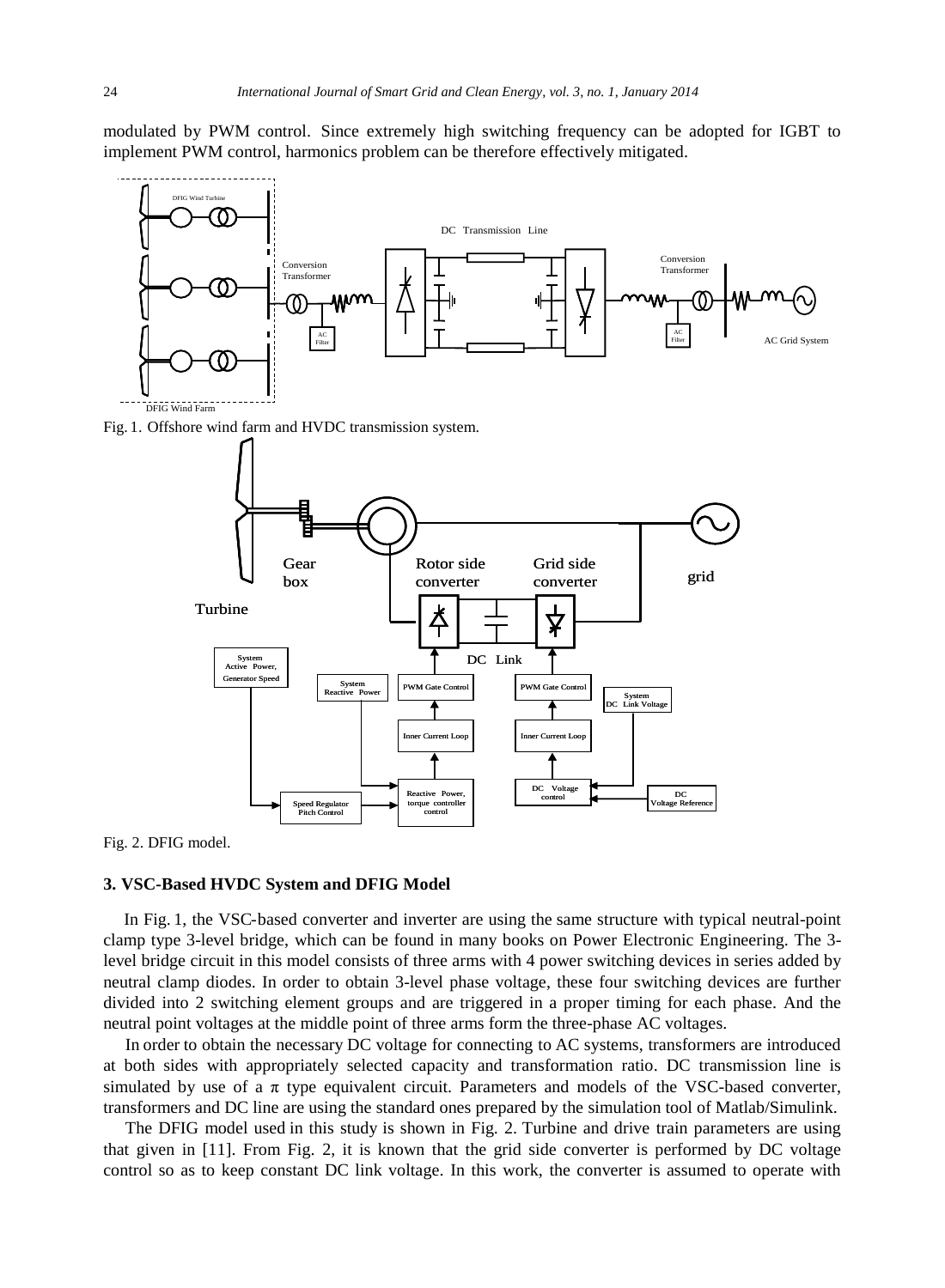constant power-factor and the current in q axis is set to zero. Then the generally so-called "decoupling control" is applied to the d and q axis inner current loop to obtain the reference voltage value for PWM control of this converter. On the other hand, the rotor side converter is used to control the rotor speed and the reactive power. In this study, the rotor speed is controlled to trace a beforehand defined velocity characteristic for obtaining maximum power output. Similarly, the decoupling current control is applied to this converter as well for PWM voltage control.

## **4. Control System for HVDC Transmission**

Herein, control systems that apply to the self-commutated HVDC system are described. The purposes of these controls aim at transferring power from offshore to on-land side stably and with less impact of wind power fluctuation on the on-land AC system, as well as securing the continuous operation even in case with system contingencies. And in the meantime, HVDC transmission circuit can work as a stable source of voltage and frequency in the AC system at the offshore side.

## *4.1. Control system for DC/AC inverter*

Wind power that is transmitted by HVDC line penetrates into the on-land AC power grid through a DC/AC inverter. Control system designed in this work for this inverter is shown in Fig. 3, which consists of the following two basic blocks:

• DC voltage control

DC voltage of HVDC transmission system is changing at all time due to the wind power fluctuations that is flowing into the DC circuit through the converter at the offshore side. This control keeps and stabilizes the DC voltage for the exact operation of those VSC-based equipments, and the wind power is reasonably transmitted to the on-land AC system under this control.

• Reactive power control

This control system is used for supporting the voltage stability in the on-land AC system. The reactive power reference can be calculated based on an AC voltage stabilization control or a constant power factor control. In this simulation study, the reactive power reference is assumed as constant in spite of the variation in active power.

In Fig. 3, after the current references of d and q axis are obtained by these basic control blocks, the conventional decoupling current control in d and q axis is applied to calculate the voltage references of d and q axis, and then three-phase voltage reference values is obtained for VSC-based PWM control.

In these control systems, a transformation between three-phase and dq axis is required. For doing this, the phase angle of AC voltage is necessary. In this study, the phase angle of AC voltage at the bus after the conversion transformer in Fig. 1 is measured by use of a PLL phase detector.



Fig. 3. Control blocks for sending side inverter.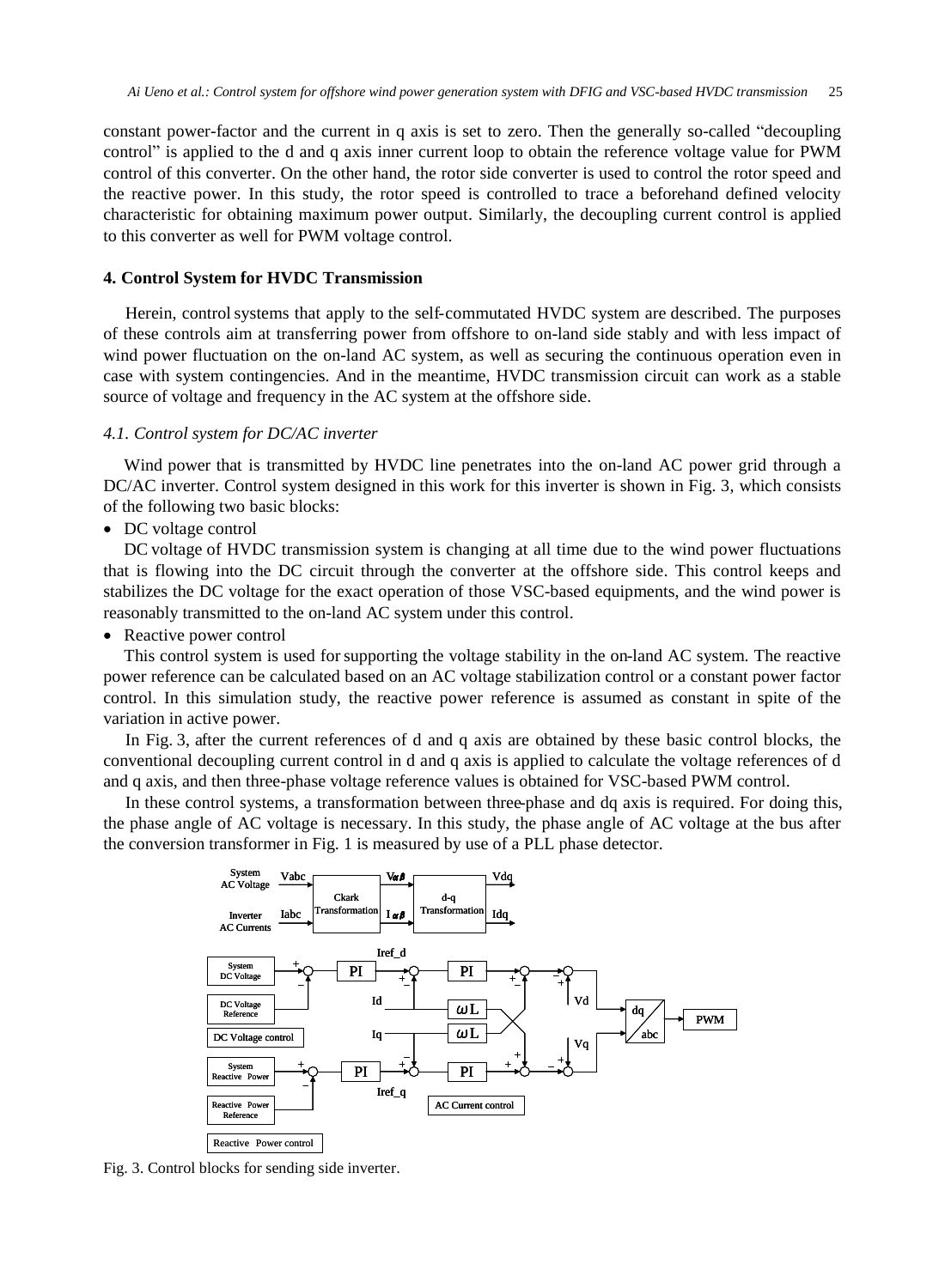

Fig. 4. Control blocks for AC/DC converter.

#### *4.2. Control system for AC/DC converter*

The AC power generated by offshore wind turbine generators should be properly converted into DC power through the converter at the offshore side. In this study, the control of converter is designed to actuate as a stable frequency and voltage source for the offshore AC system that includes many wind generators. This is desirable because both the frequency and voltage of DFIG wind turbine generators are considerably fluctuating and none of them can be used as the stable source in this AC system. Control block for the converter is composed of an AC voltage control with constant frequency as shown in Fig. 4.

In this system, the error between the measured AC voltage and its reference at the converter side is calculated, and then through a PI control, the d axis voltage reference is obtained. The q axis voltage reference is set to zero. In order to compute the three-phase voltage reference for PWM control, an inverse dq transformation (dq to three-phase) has to be performed and the phase angle for AC voltage is necessary for this transformation. Herein, this phase angle is calculated based on a nominal frequency that is determined for the offshore AC system, and in this study, it is assumed to be 50 Hz. According to this control strategy, the converter is operating with constant voltage and frequency in the offshore AC system, and can be treated as a slack-bus of this AC system. Therefore, it is known that although there is no power control applied to the converter, the power generated by wind turbine generators can be adequately sent to the DC side.

#### **5. Simulation Studies**

In this study , the simulation is conducted by use of Matlab/Simulink. Offshore wind power system model is created based on that in Fig. 1 and is shown in Fig. 5. For simplification, 20units of 10 MW class offshore wind turbine generator are equivalently simulated by a single DFIG generator with a capacity of 200 MW. Basic specifications of the VSC-based HVDC system is tabulated in Table 1.

The purpose of this simulation study is to verify the following matters:

- A) Whether the voltage and frequency of AC system at the offshore side can be effectively controlled by the converter while DFIG is driven by significantly fluctuating offshore wind.
- B) Whether the DC voltage of HVDC transmission system can be effectively stabilized by the control of the inverter in case of both normal operation and contingency.



Fig. 5. Wind power system model.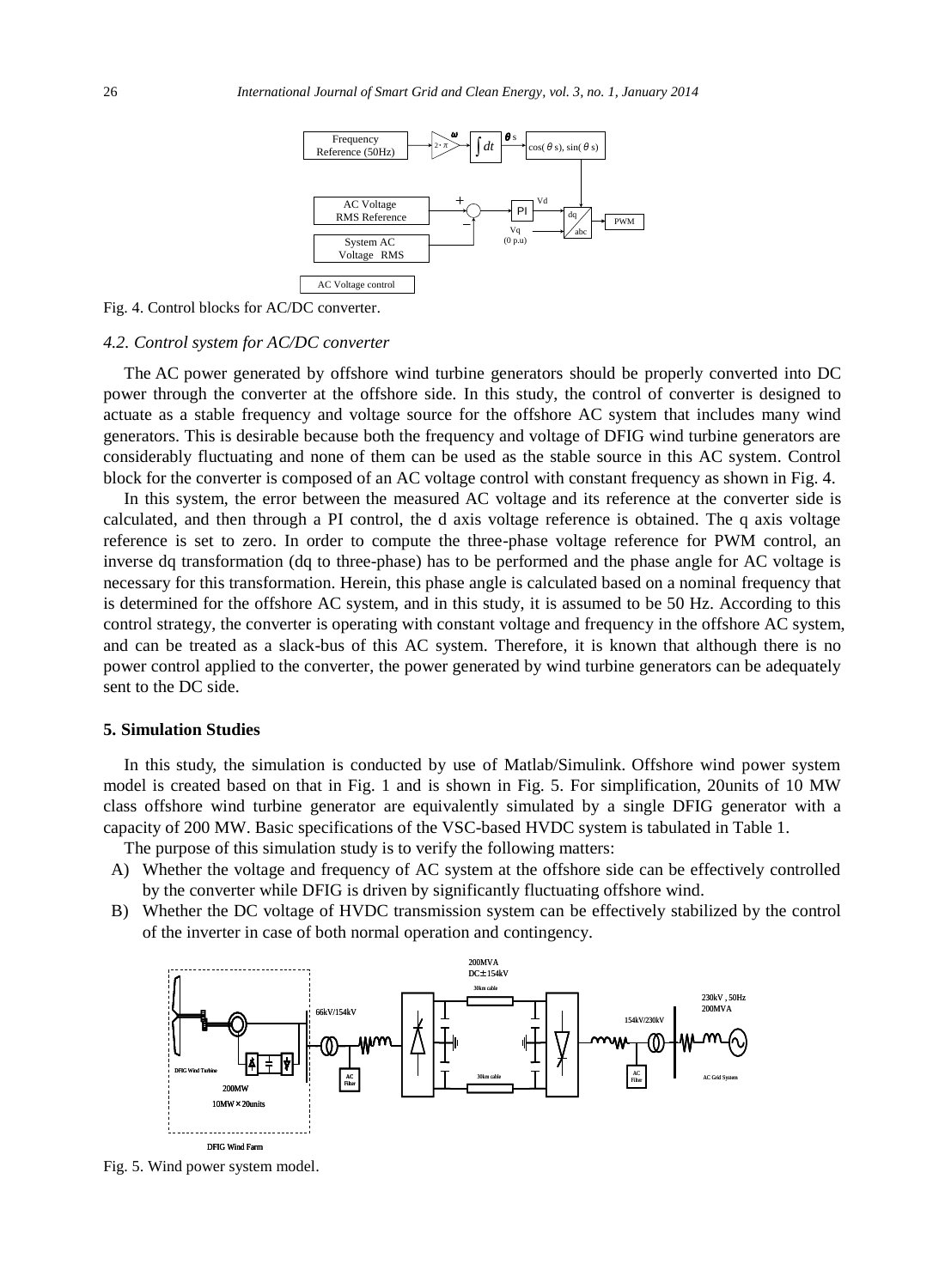Table 1. Specifications and parameters of VSC-based HVDC system

| <b>Transformer Capacity</b>                          | 200 MVA     | Rated DC Voltage        | $+154$ kV |
|------------------------------------------------------|-------------|-------------------------|-----------|
| <b>AC</b> Frequency                                  | 50 Hz       | Transmission line       | 30 km     |
| <b>Transformation Ratio of Converter Transformer</b> | $66/154$ kV | <b>PWM Pulse</b>        | $2$ kHz   |
| Transformation Ratio of Inverter Transformer         | 154/230 kV  | <b>Switching Device</b> | IGBT      |
|                                                      |             |                         |           |



Fig. 6. Active power of DFIG generator.



Fig. 7. AC Voltage of offshore wind farm side.



Fig. 8. Waveforms of DC voltage, AC voltages (r.m.s) at offshore farm and on-land AC grid sides.

For this purpose, offshore wind velocity is set to  $11 \text{ m/s}$  during the time of 0-0.5 sec., 15 m/s during the time of 0.5-1.5 sec. and 12 m/s during the time of 1.5-3.0 sec. As the simulation results, the active power generated by the DFIG is given in Fig. 6, and the three-phase voltage waveform and its r.m.s value are shown in Fig. 7, respectively. From Fig. 6, it is known that the DFIG is stably operating excited by its HVDC link feed circuit and control systems, and its power output is changed responding to the offshore wind velocity. And Fig. 7 indicates that stable AC voltage (r.m.s) can be obtained as the result of the AC voltage control with the DC/AC converter even if the wind power is significantly fluctuating. In addition, it turns out that the AC system at the offshore side is keeping continuous operation with the designed frequency of 50 Hz.

Furthermore, a three-phase ground fault lasting 80 ms is supposed to occur in the on-land AC system side. In this case, the waveforms of DC voltage, r.m.s of both the AC voltage at the offshore farm side and the on-land AC grid side are shown in Fig 8. From Fig. 8, it is seen that in the time without disturbance, both the DC voltage and the AC voltage are effectively kept to be stable and constant tracing